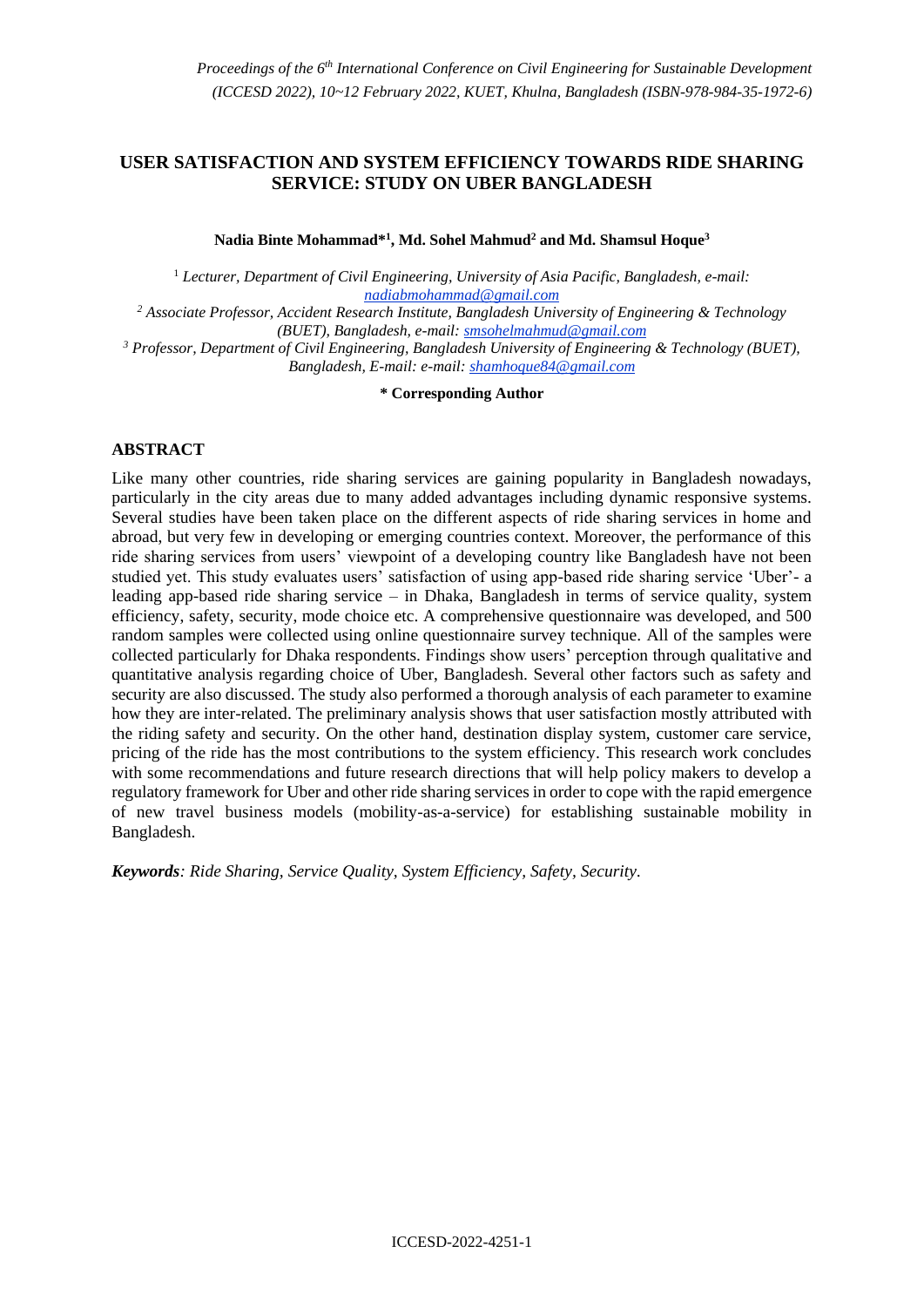*6 th International Conference on Civil Engineering for Sustainable Development (ICCESD 2022), Bangladesh*

#### **1. INTRODUCTION**

One of the main indicators for economic growth in developing countries such as Bangladesh, is the progress of transport and communication networks. Online based ride-sharing service (RSS) is one of the major advancements in the transport sector in recent years. Bangladesh, being a developing country, has just entered into this race of huge ride sharing services facilities. Bangladesh Road Transport Authority (BRTA) has approved 12 ride sharing companies in line with the Ride-sharing Service Guidelines 2017 to legalize their services in the country. The services of Pick Me Ltd, Computer Network System Limited, Obhai Solutions Ltd, Chaldaal Limited, Pathao Limited, Easier Technologies Ltd, Akash Technologies Ltd, Sejesto Ltd, Shohoz Ltd., Uber Bangladesh Ltd, Buddy Ltd and Akiz Online Limited were approved to get the enlistment certificates from the BRTA recently (Shawki,2019). In a year, the ride-share industry in Dhaka is approximated 2 lakh and inhabited a 23 percent share in transportation services, also Uber followed by Pathao are the two-giant ride-sharing economy conquerors (Sadat,2018). Megacity Dhaka's population has sky rocketed to about 2 crore residents due to increased income opportunity and emergence of industry. Huge migration is taking place in Dhaka city from other parts of the country and hence increasing the intercity and intracity transport and travel demands day by day. (Akhter,2018). Bus, laguna, microbus, CNG and rickshaw (public transportation modes) include 80% of the traffic in Dhaka Metropolitan Area (ESCAP, U., 2018). Mixture of these motorized and non-motorized vehicle is common even on the major road making the entire traffic operation poor. According to World Bank analysis, this chaotic mixture of motorized and nonmotorized that is high-speed vehicles and low speed vehicles has brought down the average vehicle speed in Dhaka to 7 km per hour and causing congestion as well. From the mobility analysis published in Dhaka Structure Plan 2016-2035, it was found that on an average working day about 21 million trips take place in the DMA area. To explain this phenomenon, a slow speed but easily affordable vehicle like rickshaw can occupy only two passengers on an average. To accommodate a huge chunk of medium earning professionals, a lot of rickshaws are available on the road which eventually decreases the average speed on a particular road. Meanwhile, number of private cars are increasing but a lot of room is unutilized resulting in the traffic system's counter productivity. On the contrary, bus has a good capacity and potential to solve all the road-traffic problems, but it lacks security especially for women. Paratransit services have a lot to contribute here as in it the potential to address issues such as- speed, availability, security to solve traffic congestion, which costs the economy 3.2 million working hours every day (Mamun, 2017). Under these circumstances, like many other cities in the world, smart phonebased services like RSS are gaining popularity in Dhaka city as it can save time in terms of instant pickup and drop-off through mobile application. Moreover, they can assure better quality of transportation network by providing real time availability 24/7. With the increasing demand and popularity of RSS around the world, many researchers are focusing their research interest on these services. Number of studies have already been done on different aspects in home and abroad. In Cape Town, South Africa, a case study is performed by Carmody and Fortuin (2019) to understand the contribution of the ride sharing services to employment opportunities and shaping the economy. In Mexico City, a case study on Uber's services was conducted by analyzing policy and market environment (Sigfried RJ Eisenmeier,2018). Cai et al., (2019) studied the environmental benefits of RSS in Beijing, China. Also, in Bangladesh, some researches have also been done to identify factors/variables accountable for satisfaction as a service mobility using different technique (e.g. put area and ref). However, Uber being the gigantic as well as the highly emerging ride sharing company in Bangladesh requires more research focusing on different areas including users' satisfaction and system efficiency etc. Hence, this study attempts to evaluate users' satisfaction of using 'Uber' as an app-based ride sharing service in Bangladesh in terms of service quality, system efficiency, safety, security, mode choice etc. The study also examines the present scenario of Uber service by evaluating service provided in Dhaka by Uber Bangladesh. At the very outset, study also highlights on the demographics of Uber users in Dhaka city and the parameters contributed to user satisfaction of the users and system efficiency. A comprehensive questionnaire was developed, and 500 random samples were collected using online questionnaire survey technique. Findings show users' perception through qualitative and quantitative analysis regarding choice of Uber, Bangladesh. Several other factors such as safety and security are also discussed. The study also performed a thorough analysis of each parameter to examine how they are inter-related. The analysis shows that user satisfaction mostly attributed with the riding safety and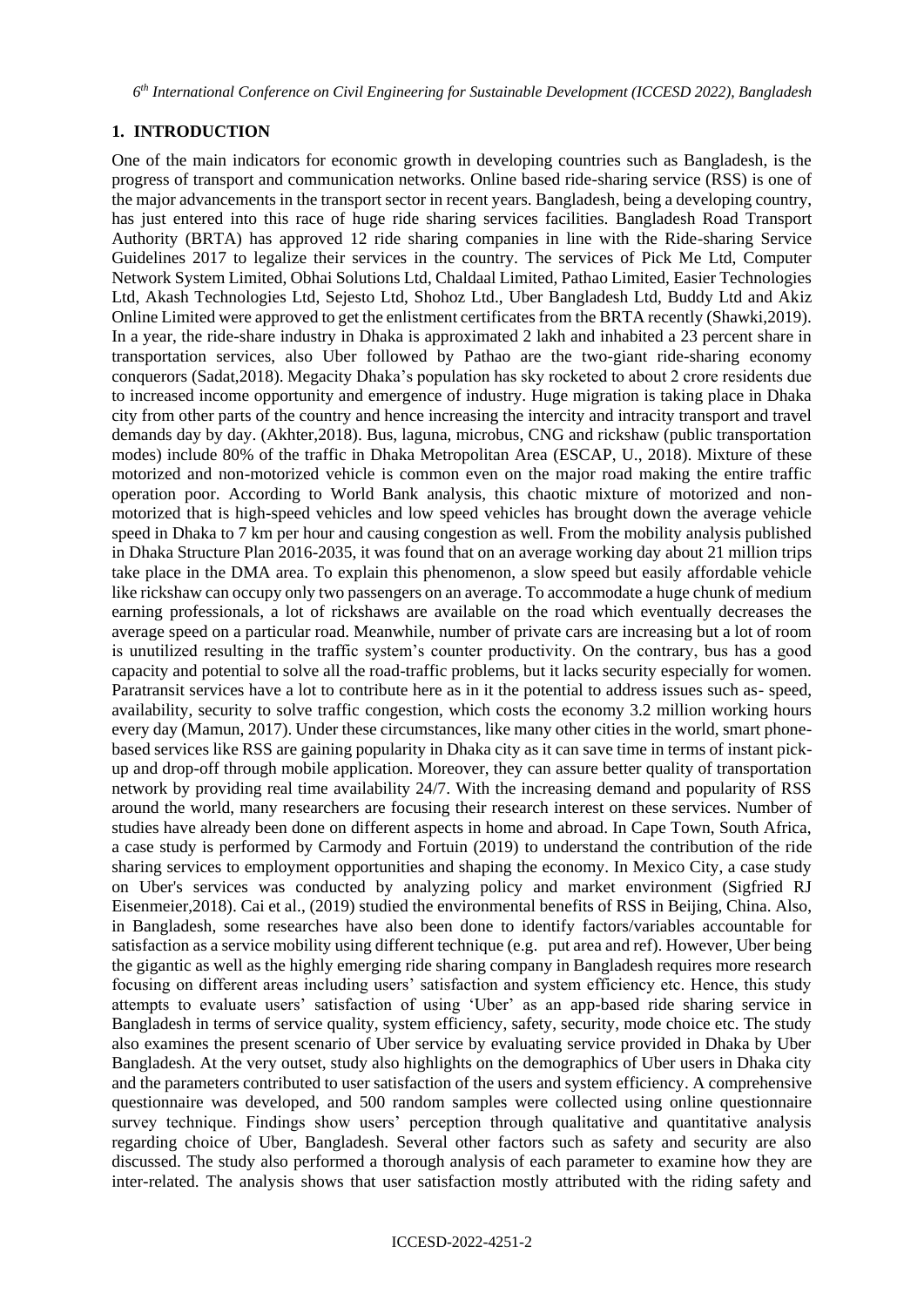security. On the other hand, destination display system, customer care service, pricing of the ride has the most contributions to the system efficiency. Future prospects and challenges to be overcome also shed a light on at the end of the research. Analyzing commuters and incorporating their views, opinions and observations to the existing service, recommendations are made for policy implications for improvement of the overall Uber Bangladesh service.

#### **2. LITERATURE REVIEW**

Dynamic and adaptable transportation service like RSS is critical to any country's economic development since it improves urban mobility. There have been many studies on Ride-hailing services around the world. Chan and Shaheen (2012) explored the past, present, and future of ridesharing in North America. Beer et al. (2017) made a comparative analysis on the ride hailing regulations in 15 different cities in the United States. Researchers from home and abroad also studied multiple research models to optimize the dynamic service. Chaudhry et al. (2018) focused on the aspect of passenger safety in ride-sharing services. Ashkrof et al. (2020) focused on driver's behavior and preferences from a focus group analysis. They proposed a conceptual model that frames the relationship between drivers' tactical and operational decisions and related factors. Agatz et al. (2012) outlined the optimization challenges that arise during developing technology to support ridesharing and survey related operations, research models. Ni et al. (2018) proposed a privacy-preserving ride-matching scheme for selecting feasible ride-share partners in Ride Sharing Services. A wide variety of factors contribute to user's decision making to take a ride-sharing service including commuting, privacy, comfort, social interaction, and environmental protection (Olsson et al.,2019). However, commuters' perception and expectation are a huge concern which needs strict attention. This depends on several factors. Vilakazi and Govender (2014) studied consumer expectation and perception match and found riding comfortability, better service performance, charges, picking and dropping time, riding security are factors here. Lee et al., (2017) observed in their study that policy change, safety, security, surcharge, and education are controlling variables that people look into prior to taking ride-sharing services. Nonetheless customer satisfaction and service quality are intrinsically tied with each other (Homburg et al., 2011). Service quality depends on a few numbers of factors as studied by researchers from different perspectives. Customer satisfaction and service quality are intrinsically tied with each other (Homburg et al., 2011). Service Quality analysis also known as SERVQUAL analysis based on – reliability, tangibility, assurance, empathy, and responsiveness – these 5 factors, are performed on customer satisfaction for Uber and Pathao ride sharing services in Dhaka city (Ghosh, 2018). Study analyzes that these service quality dimensions have significant impact on user satisfaction (Dey et al., 2019). Tushar et al. (2020) studied the ride-offering plan in Dhaka City to how this vehicle framework executes various transportation issues. Sakib and Mia (2019), in their study, the current status, prospects, and challenges of ride-sharing services in Bangladesh are analyzed.

Although researchers from both home and abroad have studied various methods for determining the efficacy and effectiveness of ride-sharing services. However, very few studies focus on the performance of company-specific ride-sharing services. Dhaka's traffic scenario is in a chaotic situation. Hence it is of utmost importance to understand whether the ride sharing services are suitable or fit this particular situation. In this regard, peoples' views are needed to be assessed. Hence this study chose Uber as a ride sharing service company to evaluate peoples' views for the service they get. This study bridges a gap between users' pragmatic viewpoint and customer satisfaction/expectation by constructing various factors which influence their choice on using Uber's ride sharing service.

#### **3. METHODOLOGY**

#### **3.1 Questionnaire Structure**

A preliminary questionnaire was prepared following an extensive literature review on the study field, which included different variables relating to users' perceptions, satisfaction. The preliminary questionnaire is shared with a number of specialists in order to obtain their feedback to know if there is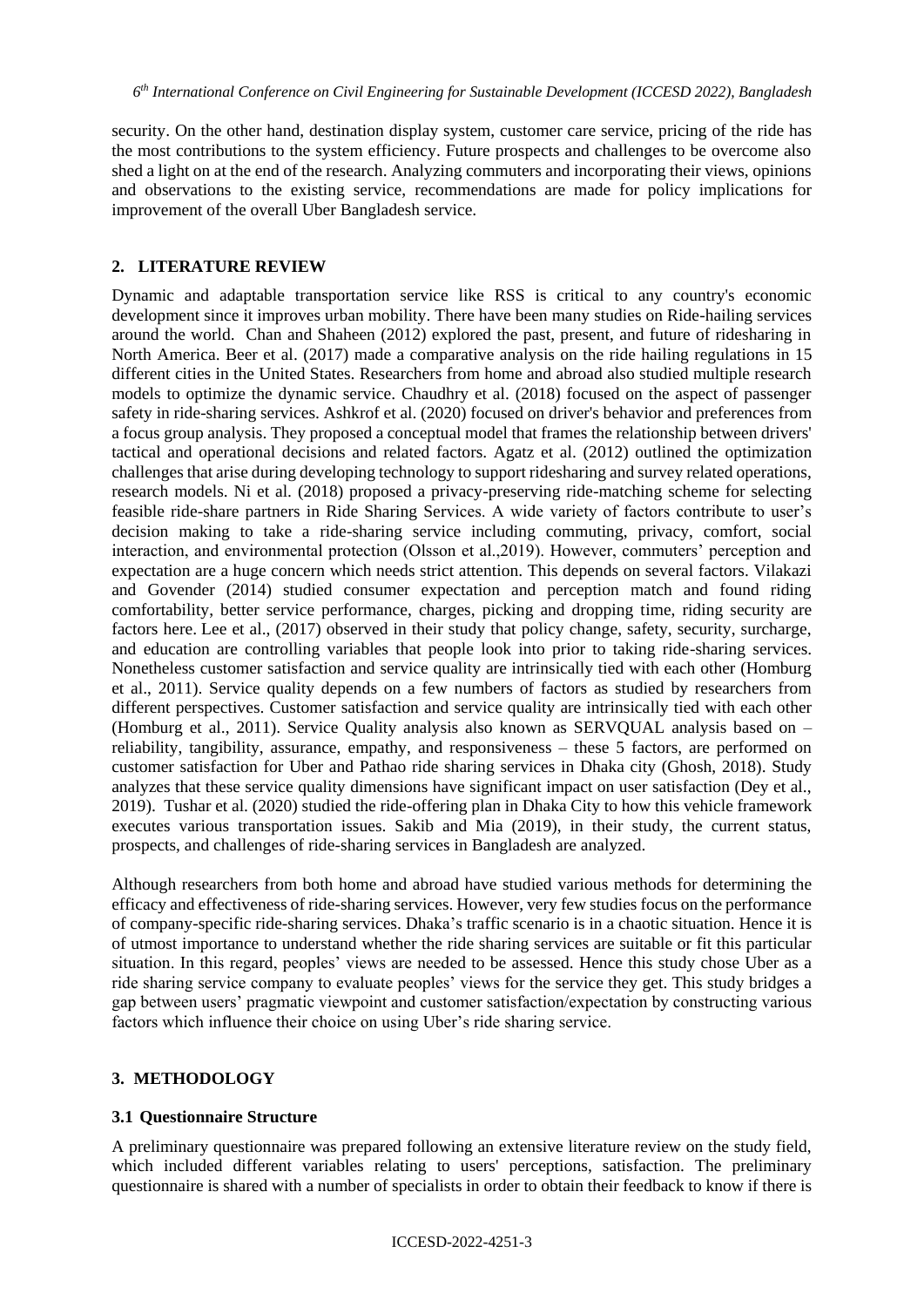any room for further modification. The final questionnaire is prepared taking experts views into account. The questionnaire comprises in total 38 questions. The questionnaire is segmented into four sections. The very first segment was about the demographics of the respondents (age, profession, income, gender etc.). It contains questions that has qualitative answers. The second part was about driver's characteristics i.e., driver's behavior and attitudes towards obeying of traffic rules. The third part was about vehicle quality (cleanliness, riding comfortability etc.). The last part was about system efficiency (Trustworthiness of Billing System, efficiency in picking and dropping off etc.). The respondents are asked to mark checkboxes from their point of view and determine the current situation of the service. The last question was about the Overall Satisfaction. The five- point Likert-scale, ranging from  $1 =$ Very dissatisfied to  $5 =$  Very satisfied were used for evaluating the attributes. These numerical responses are applicable for second, third and fourth sections respectively.

# **4. RESPONDENTS CHARACTERISTICS**

This survey analysis provided some interesting perspectives on how users are adapting with the Uber service provided in Dhaka city. In this section, at first, we will look into the average demographics of the respondents and understand their views.

# **4.1 Demographics of the Respondents**

| Category                          | Classification        | Frequency( $N=500$ ) | Percentage |  |
|-----------------------------------|-----------------------|----------------------|------------|--|
| 1.Gender                          | Male                  | 297                  | 59.4%      |  |
|                                   | Female                | 198                  | 39.6%      |  |
|                                   | Other                 | 5                    | 1%         |  |
| $2. \text{Age}$                   | $<$ 14                | $\mathbf{1}$         | 0.2%       |  |
|                                   | 14-29                 | 422                  | 84.4%      |  |
|                                   | 30-44                 | 64                   | 12.8%      |  |
|                                   | $45 - 60$             | 8                    | 1.6%       |  |
|                                   | $>60$                 | 5                    | 1%         |  |
| 3. Occupation                     | Govt employee         | 56                   | 11.2%      |  |
|                                   | Private employee      | 83                   | 16.6%      |  |
|                                   | Self-employed         | 17                   | 3.4%       |  |
|                                   | Student               | 329                  | 65.8%      |  |
|                                   | Unemployed            | 15                   | 3%         |  |
| Monthly<br>4.<br>income<br>(in    | $0 - 25$              | 337                  | 67.4%      |  |
| thousands)                        | $25 - 75$             | 116                  | 23.2%      |  |
|                                   | 75-150                | 31                   | 6.2%       |  |
|                                   | 150-300               | 6                    | 1.2%       |  |
|                                   | $>300$                | 10                   | 2%         |  |
| 5. Vehicle ownership              | No vehicle            | 376                  | 75.2%      |  |
|                                   | One vehicle           | 112                  | 22.4%      |  |
|                                   | More than one vehicle | 12                   | 2.4%       |  |
| 6. Preferences for the daily trip | Public transport      | 137                  | 27.4%      |  |
|                                   | Personal vehicle      | 119                  | 23.8%      |  |
|                                   | Ride-Sharing Apps     | 122                  | 24.4%      |  |
|                                   | Others (Rickshaw/CNG  | 122                  | 24.4%      |  |
|                                   | $etc.$ )              |                      |            |  |
| 7. Average no of trips per day    | $1-2$                 | 392                  | 78.4%      |  |
|                                   | $3-4$                 | 95                   | 19%        |  |
|                                   | $5+$                  | 13                   | 2.6%       |  |
| 8. Day of your trip(mostly)       | Week day              | 170                  | 34%        |  |

Table 1: Qualitative responses from the respondents in terms of frequency and percentage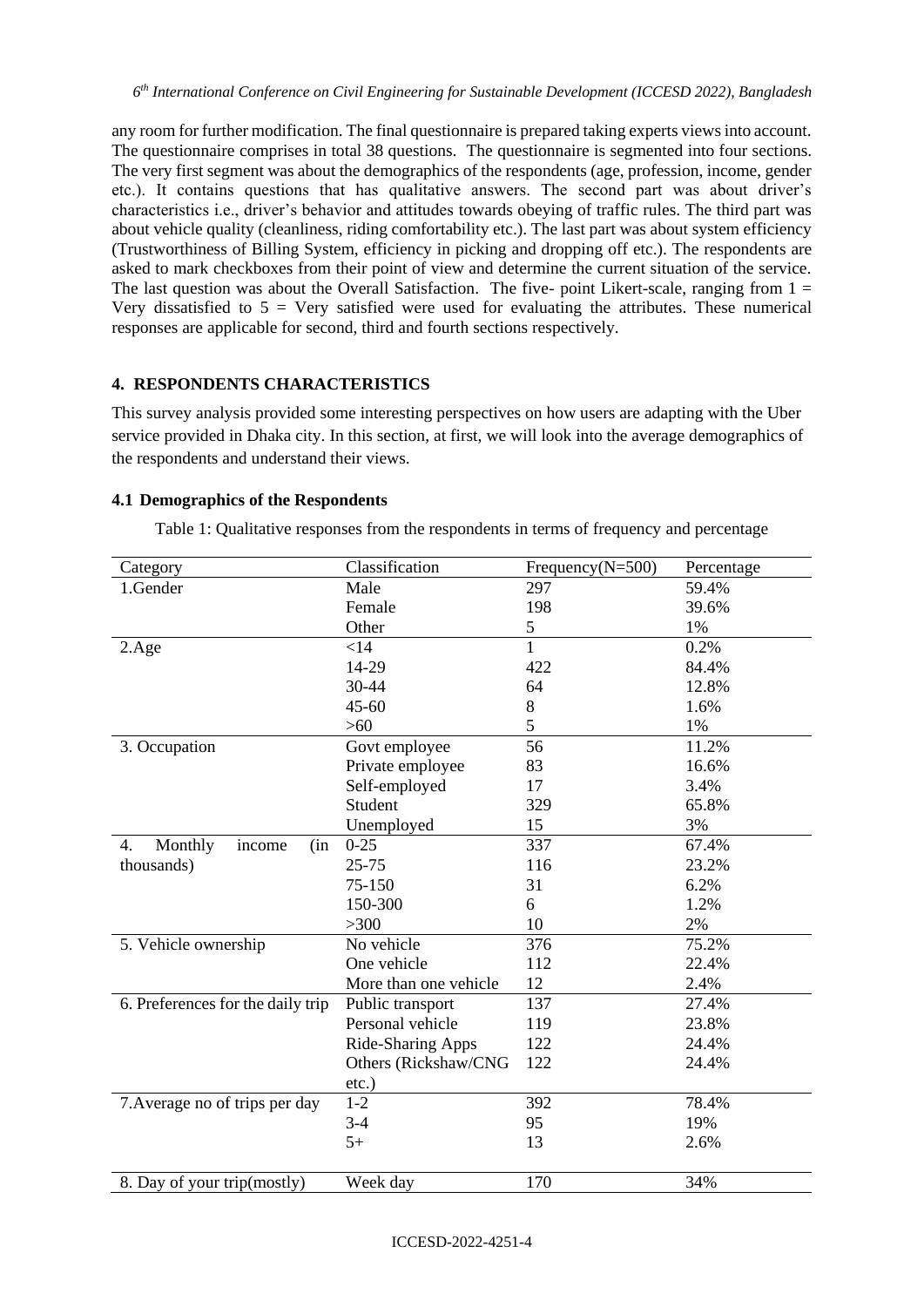|                                 | Weekend                   | 56             | 11.2% |
|---------------------------------|---------------------------|----------------|-------|
|                                 | <b>Both</b>               | 274            | 54.8% |
| 9. Most of the trips you make   | Single                    | 377            | 75.4% |
|                                 | Double or with family     | 123            | 24.6% |
| 10. Purpose of using Ride-      | Work trips                | 169            | 33.8% |
| Sharing services                | Social activity           | 101            | 20.2  |
|                                 | School/University         | 110            | 22%   |
|                                 | Shopping                  | 28             | 5.6%  |
|                                 | Others                    | 92             | 18.4% |
| 11. Frequency of using Ride-    | Once in a day             | 120            | 24%   |
| Sharing services                | Once in a week            | 118            | 23.6% |
|                                 | Once in a month           | 34             | 6.8%  |
|                                 | Occasionally              | 228            | 45.6% |
| 12. What made you use Ride-     | Unsatisfactory<br>service | 220            | 44%   |
| <b>Sharing Apps?</b>            | of public transports      |                |       |
|                                 | Operational and high      | 41             | 8.2%  |
|                                 | maintenance<br>of         |                |       |
|                                 | personal vehicle          | 239            |       |
|                                 | Convenience<br>and        |                | 47.8% |
|                                 | comfort served by ride    |                |       |
|                                 | sharing facilities        |                |       |
| 14. What do you think about     | High                      | 239            | 47.8% |
| the fare?                       | Worth the service         | 254            | 50.8% |
|                                 | Low                       | $\tau$         | 1.4%  |
| 15. Normal waiting time from    | $<$ 5 minutes             | 86             |       |
| call to pickup                  | 6-10 minutes              | 280            | 17.2% |
|                                 | 11-15 minutes             | 105            | 56%   |
|                                 | $>15$ minutes             | 29             | 21%   |
|                                 |                           |                | 5.8%  |
| 16. How long will you wait to   | $<$ 5 minutes             | 91             |       |
| avail the trip?                 | 6-10 minutes              | 244            | 18.2% |
|                                 | 11-15 minutes             | 137            | 48.8% |
|                                 | $>15$ minutes             | 28             | 27.4% |
|                                 |                           |                | 5.6%  |
| 17. What did you prefer for     | Public transport          | 150            | 30%   |
| your daily trip when there was  | Personal vehicle          | 80             | 16%   |
| "Ride-Sharing<br>Apps"?<br>no   | Others                    | 270            | 54%   |
|                                 | (Rickshaw/CNG/Taxi        |                |       |
|                                 | etc.)                     |                |       |
| 18. After using these Ride-     | Yes                       | 347            | 69.4% |
| Sharing Apps, do you still feel | No                        | 153            | 30.6% |
| the need for a personal         |                           |                |       |
| vehicle?                        |                           |                |       |
|                                 |                           |                |       |
| 20. As your answer is "No",     | Lack of security          | 168            | 72.7% |
| what is the reason behind it?   | Lack of comfort ability   | 46             | 19.9% |
|                                 | Excessive stoppage        |                |       |
|                                 | Longer travel times       | $\overline{c}$ | 0.9%  |
|                                 |                           | 15             | 6.5%  |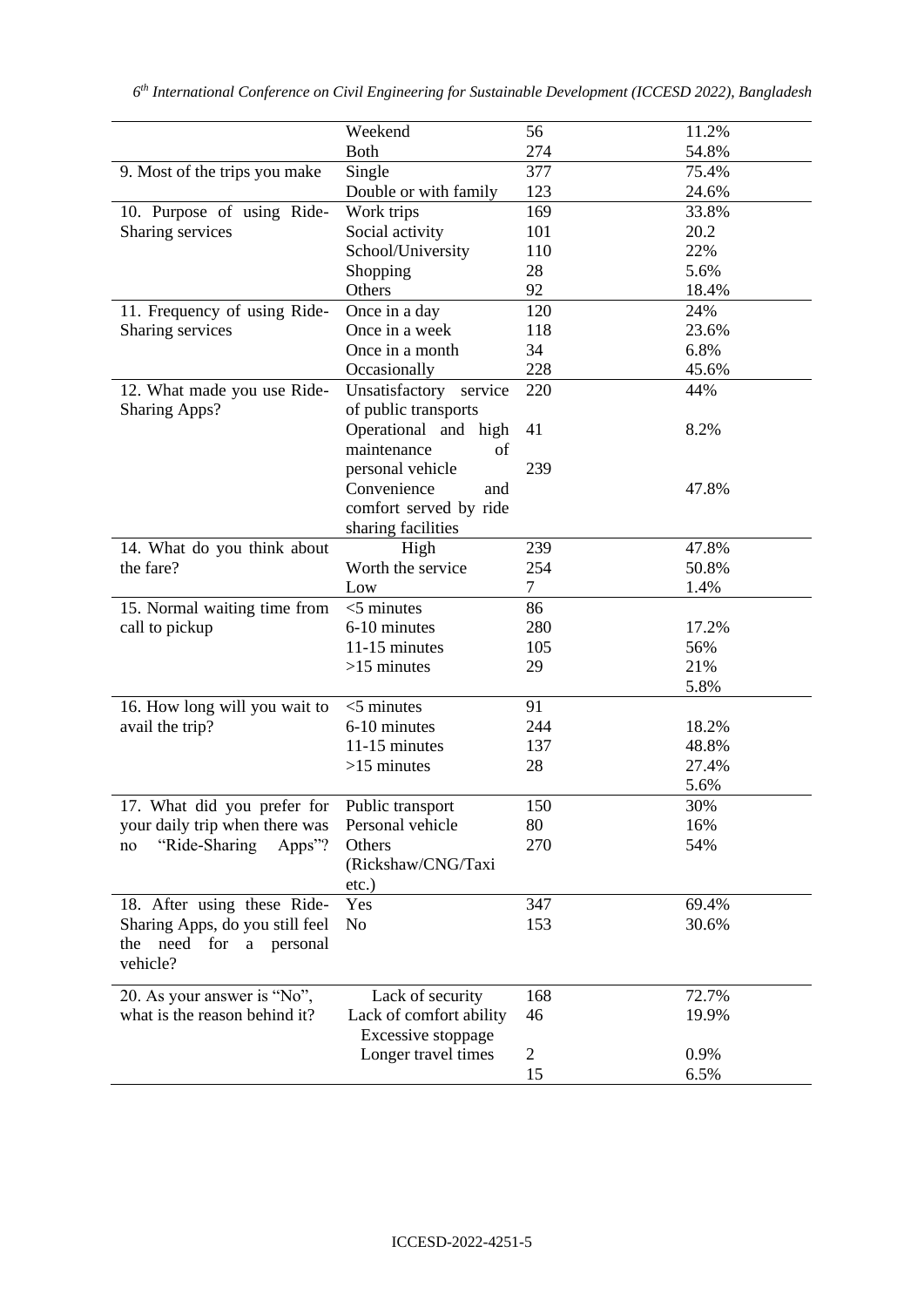# **5. ANALYSIS AND RESULTS**

### **5.1 Users' satisfaction and system efficiency**

Table 2 represents the mean and standard deviations of Likert-scale value of the observed variables in the questionnaire survey related to users' level of satisfaction and system efficiency. These questions have numerical values (1-5, Likert scale). This helps us to understand better the entire scenario of the factors that should be looked into. Variable that has a mean close to 3 means the respondents are neutral (neither satisfied nor dissatisfied) for that particular factor. Higher than 3 meaning the respondents/users are satisfied with that. On the contrary, closer to 1 or 2 meaning they are dissatisfied with that parameter. Table shows that most of the variables have means around 3 a bit or more than 3 meaning the users are more in the range of neutral to satisfied. Overall satisfaction level is 3.55 fall under the category in between neutral and satisfied. Among the discussed variables for service quality point of view users are mostly satisfied with Riding Comfortability(mean=3.56) and for system efficiency point of view users are mostly satisfied with the Mobile Application of Ride-Sharing Apps (mean=3.74). Considering the overall ranking containing all the parameters users are mostly satisfied with Mobile Application of Ride-Sharing Apps (mean=3.74) followed by Riding Comfortability (mean=3.56) and Efficient in Arriving at Destination (mean=3.49). Users are least satisfied with the Charges of Ride-Sharing Apps (mean=2.93) and Ride-Sharing Apps' Customer Care Service (mean= 2.99).

Table 2: Preliminary statistics of the variables related to users' satisfaction and system efficiency

| Description <sup>a</sup>                            |            | Mean | Standard<br>Deviation | Rank           | <b>Overall</b><br>Ranking |
|-----------------------------------------------------|------------|------|-----------------------|----------------|---------------------------|
| Driver's behavior                                   |            | 3.41 | 0.64                  | 4              | 7                         |
| Driver's attitudes towards obeying of traffic rules | Service    | 3.23 | 0.84                  | 9              | 13                        |
| (maintaining speed limit, overtaking tendency,      | Quality    |      |                       |                |                           |
| maintaining signals etc.)                           |            |      |                       |                |                           |
| Quality of the Vehicle                              |            | 3.43 | 0.71                  | 3              | 6                         |
| Cleanliness of the Vehicle                          |            | 3.35 | 0.79                  | 8              | 12                        |
| <b>Riding Safety</b>                                |            | 3.36 | 0.83                  | 7              | 11                        |
| <b>Riding Comfortability</b>                        |            | 3.56 | 0.71                  | 1              | $\overline{2}$            |
| <b>Riding Security</b>                              |            | 3.40 | 0.79                  | 5              | 8                         |
| Trustworthiness of Billing System                   |            | 3.37 | 0.90                  | 7              | 10(b)                     |
| Driving Skill of the Drive                          |            | 3.39 | 0.77                  | 6              | 9                         |
| Efficient in Picking You up                         |            | 3.13 | 0.95                  | 10             | 14                        |
| <b>Efficient in Arriving at Destination</b>         |            | 3.49 | 0.87                  | $\overline{2}$ | 3                         |
| Mobile Application of Ride-Sharing Apps             | System     | 3.74 | 0.75                  | 1              | $\mathbf{1}$              |
|                                                     | Efficiency |      |                       |                |                           |
| Upgradation of its Application Regularly to         |            | 3.37 | 0.79                  | $\overline{4}$ | 10(a)                     |
| <b>Improve Service</b>                              |            |      |                       |                |                           |
| Ride-Sharing Apps' Service in Connecting you        |            | 3.46 | 0.81                  | 3              | 5                         |
| to the Drivers                                      |            |      |                       |                |                           |
| Ride-Sharing Apps' Destination Display System       |            | 3.47 | 0.85                  | $\overline{2}$ | $\overline{4}$            |
| Ride-Sharing Apps' Customer Care Service            |            | 2.99 | 0.93                  | 5              | 15                        |
| Charges of Ride-Sharing Apps                        |            | 2.93 | 0.88                  | 6              | 16                        |
| How satisfied are you with overall Ride-            |            | 3.55 | 0.71                  |                |                           |

**Sharing Apps' Services?** 

<sup>a</sup>Qualitative Scale: 1= Very Dissatisfied, 2= Dissatisfied, 3= Neither dissatisfied nor dissatisfied, 4= Satisfied, 5= Very Satisfied

# **5.2 Riding Safety**

Safe riding is the most common concern for any riding vehicle. From the graphs it is seen that, for riding safety out of 500 respondents 248 are completely or partially satisfied and 73 respondents are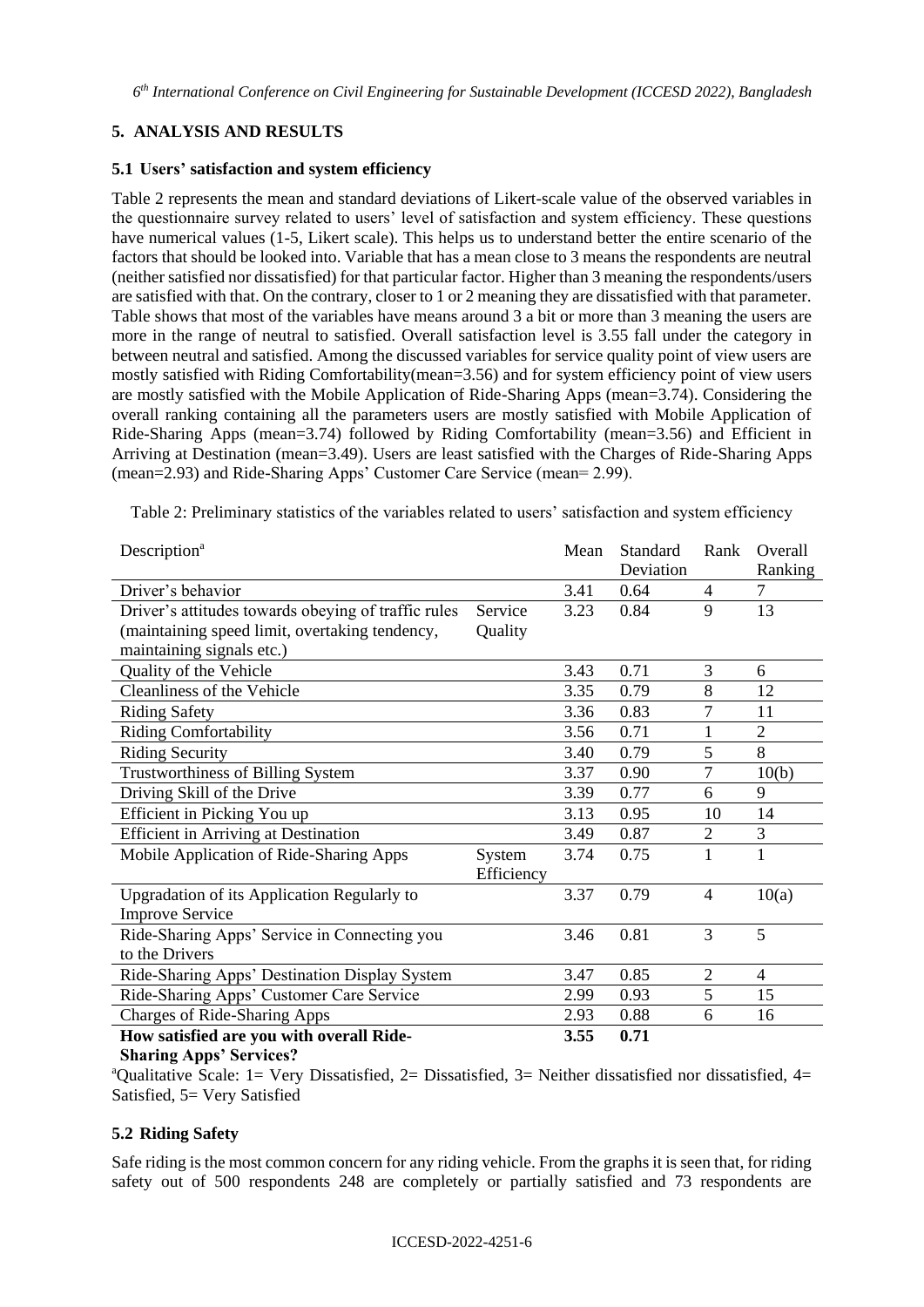dissatisfied and the rest are neutral. 230 out of 500 respondents said they feel while using ride sharing services. Among those 248 people, 133 are male users and 111 are female users. And among the 73 respondents 57 are male and 15 are female. Figuratively, 44.78% male and 56% female are satisfied while around 20% of the male and only 7% are female dissatisfied with the riding safety. Hence safety is a concern. Further analysis revealed that respondents who are dissatisfied (both male and female) are mostly bike users. Bike has a history of causing major accidents almost on a regular basis in Bangladesh (Pervaz et al.,2020). Figure 2 shows us that among all the people who are concerned about the safety 79.5% of them are bike users and only a handful of them (20.5%) are car users.







Figure 3a: Riding Security Dissatisfaction (Female)



Figure 1: Riding Safety Satisfaction Figure 2: Riding Safety dissatisfaction based on transport mode



Figure 3b: Riding Security dissatisfaction (Male)

# **5.3 Riding Security**

From start of the journey till reaching the destination, security is a huge concern especially for female riders. Figure 3 shows 61.3% of the male users and 37.1% of the female users are dissatisfied with the security. Interestingly, this aspect of riding safety varies within gender. Female users are seen to be dissatisfied for the car service and more male users are dissatisfied with the bike service. Figure 3 (a) and 3 (b) shows among the 37.1% of the female, 63.6% are car users whereas among 61.3% of the male 90.6% are bike users. similar to our findings, Sharma and Das (2017) also observed in their research that women in India are also hesitant to take a ride, particularly at night, due to security concerns. For car, this can be solved by aiding the ride with strong watchdog network and dash cam online transmission (Benish Chaudhry et al.,2018).

# **5.4 Choice for Carpooling**

When asked about the choice- if they wanted to take the carpooling option (Uberpool) that will reduce trip cost, around 32.7% (88) of the female users agreed and 47.6% (110) disagreed on the fact and around 66.5% (179) male users agreed and 51.1% (118) disagreed. The percentage of women unwilling for carpooling represent around 63% of the entire female respondents of the survey whereas male members represent only around 40 % of the total respondents. The main ..reason found for carpooling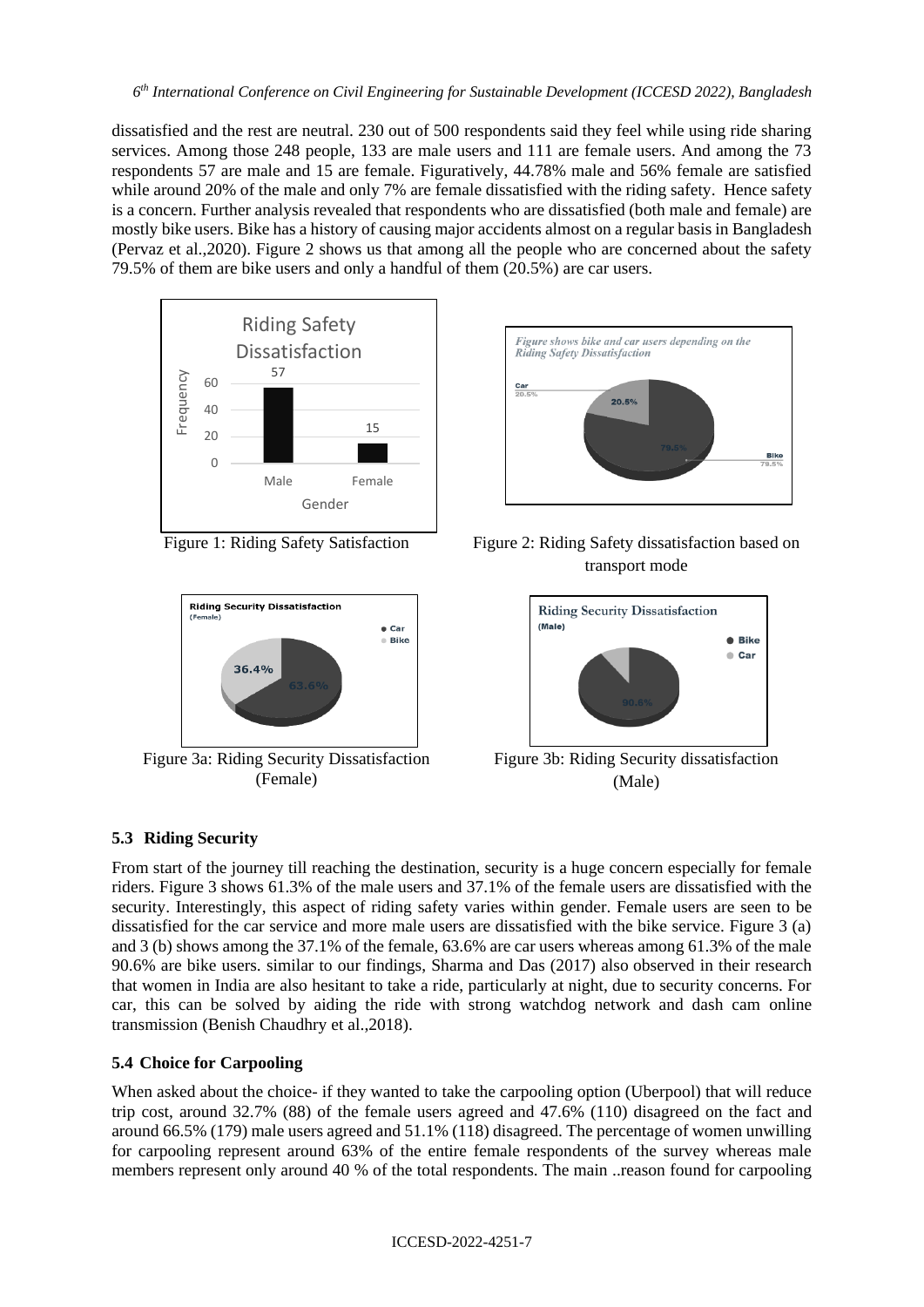unwillingness is Lack of security (72.7%) followed by Lack of comfortability (19.9%), (6.5%) Longer travel times, Excessive stoppage (0.9%) Furthermore, it is found that female users are more unwilling to share the ride with others due to lack of security (around 55% females). Also, out of 500 people 268 agrees to carpool and 235 (Figure 5) of them are aged between 14-29. This means younger generation are willing to share the rides with strangers than the other age range. This finding is also similar to the findings by Malichova et al., (2020). They found in their research people aged 16 to 49 are more likely to share rides with people they know or even strangers.



Figure 4: Carpooling Disagree Percentage Figure 5: Willingness to carpool vs age range







Figure 6: Lack of Security (Male Vs Female) Figure 7. Frequency of male and Female due to Dissatisfaction of Driver's Skill

# **5.5 Driving Skill**

Driving skill of the drivers is of utmost importance as well. Reckless driving of the drivers causes accident and this scenario is frequently seen in Bangladesh. Demographics show that upon asking the satisfactory level based on driving skill of the drivers, male members have much dissatisfaction compared to female members. Uber has been reported to hiring unskilled drivers without checking previous record neither their competency to do the job (Cynthia et al.,2019). 45 male users 13 female users out of 59 respondents are completely or partially dissatisfied with the driver's driving skill. These 45 males and 13 female users represent the 75.5% of the entire male respondents and 22% of the entire female respondents. Hence male users are found to be more dissatisfied this is due to the same abovementioned reason which is male tend to use the bike service more often when they travel alone. On the other hand, very few females take the bike service even if they are travelling alone. Bike drivers tend to disobey the law more which in terms lead to accidents.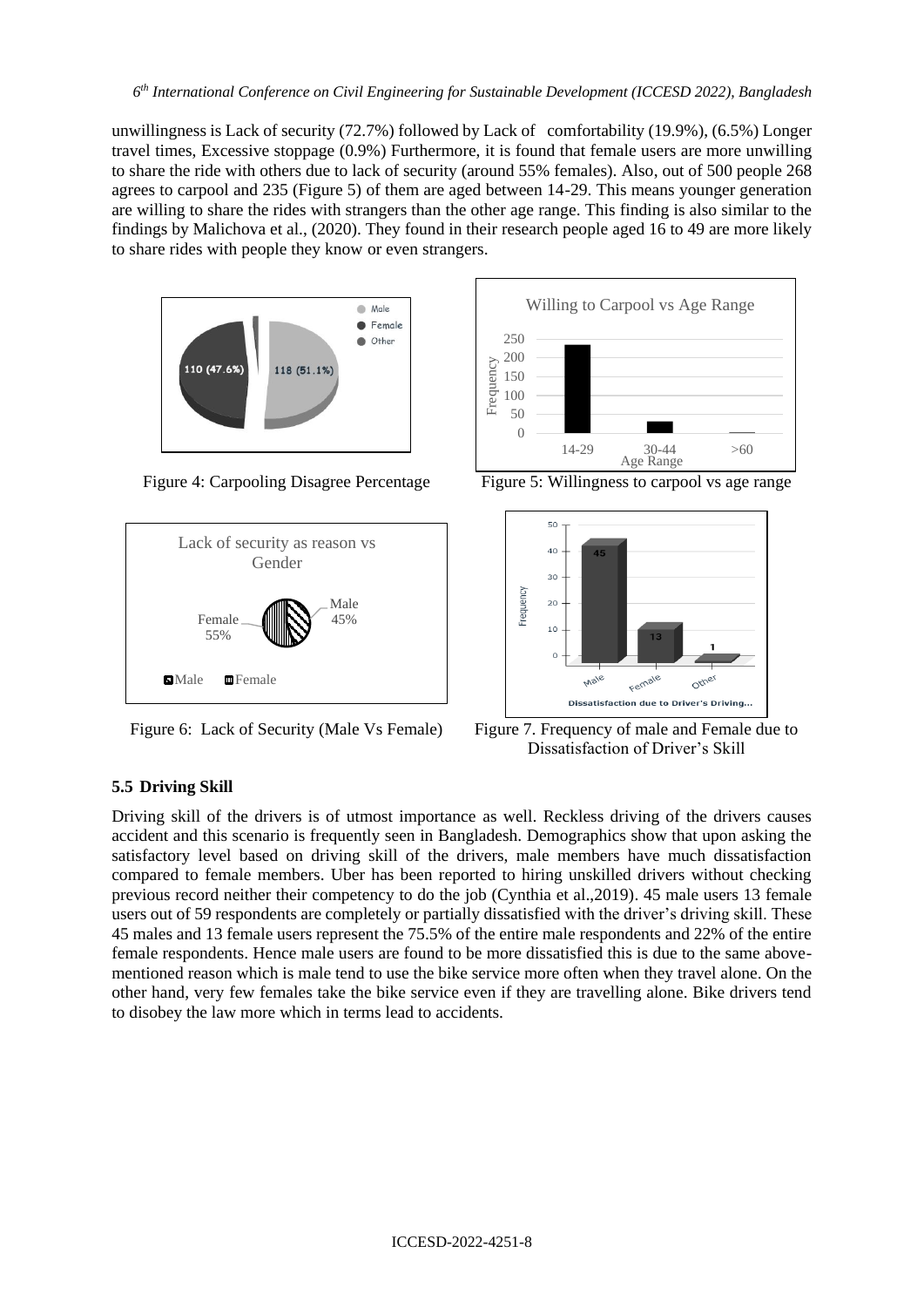*6 th International Conference on Civil Engineering for Sustainable Development (ICCESD 2022), Bangladesh*



Figure 8. Bike User Percentage Figure 9: Bike Fare



# **5.6 System Efficiency**

For the system efficiency point of view mobile application service like upgradation, destination display system, service in connecting to the drivers play vital roles. Also, in includes ride fare, customer care service etc.

Charges contribute significantly to the service. Our analysis shows charge has the lowest mean of 2.93 depicting it is more inclined to dissatisfaction range. Figure beside below show car users consider the fare to be higher than bike users. Almost 58% of the bike users consider the fare to be worth the service while 44% of the car users think so. On the contrary around 40% bike users consider fare to be high whereas around 56% car users consider the same.

It is seen users give the most priority to Mobile Application, Destination Display System and how this system Connects them to drivers. Apart from the charges, trustworthiness towards the charge also is a concern for the users. During the peak hours' fare is a bit high. Also, the charge that shows prior to the starting of the ride change later in some cases due to congestion or travel time or other factors as reported by the users. Upgradation of the app is another criterion for system efficiency and UBER works on that continuously. Most of responders are pleased with the mobile application as well as their Customer Care service, which is always available. These findings are supported by Hosru & Yeboah, 2015 as they claim- confirming the pick-up call to the rider or driver through the apps, GPS monitoring, trip time, driver behavior, timeliness, cleanliness of the vehicle, pricing structure, and so on are all some controlling parameters to provide better service (Hosru & Yeboah, 2015). Moreover, Vilakazi and Govender (2014) are two scholars who that studied integrity towards service, planned maintenance, reliability, and performance regarding resolving conflict, security, smoothness of service, ride fare, and riding comfortability can all improve commuter perception.

# **6. CONCLUSION AND RECOMMENDATIONS**

This study attempted to evaluate the users' stated level of satisfaction, taking service quality and efficient systems parameters into account when using Uber as a Ride sharing service mode in Dhaka. From this analysis, it is evident that user satisfaction with Uber is dependent on most of the parameters presented in this paper. For most of the parameters, the mean varies from 3 to 4, which fall in between neutral and satisfactory levels. As seen, riding safety and security impact a lot and can be said to be two of the most indicating variables that drive people's attention to ride sharing services. To conclude major findings with a proper recommendation, the following should be taken care of:

- Despite having used RSS once, the majority of those who responded are willing to utilize a personal vehicle. This is owing to the personal vehicle's versatility.
- Bikers are more dissatisfied with the service in terms of safety. Hence, existing helmet laws must be rigorously enforced for bike riders and drivers.
- Even while costs are more prone to dissatisfaction, it is more crucial for car users. Carpooling with other passengers may be a viable solution to this issue.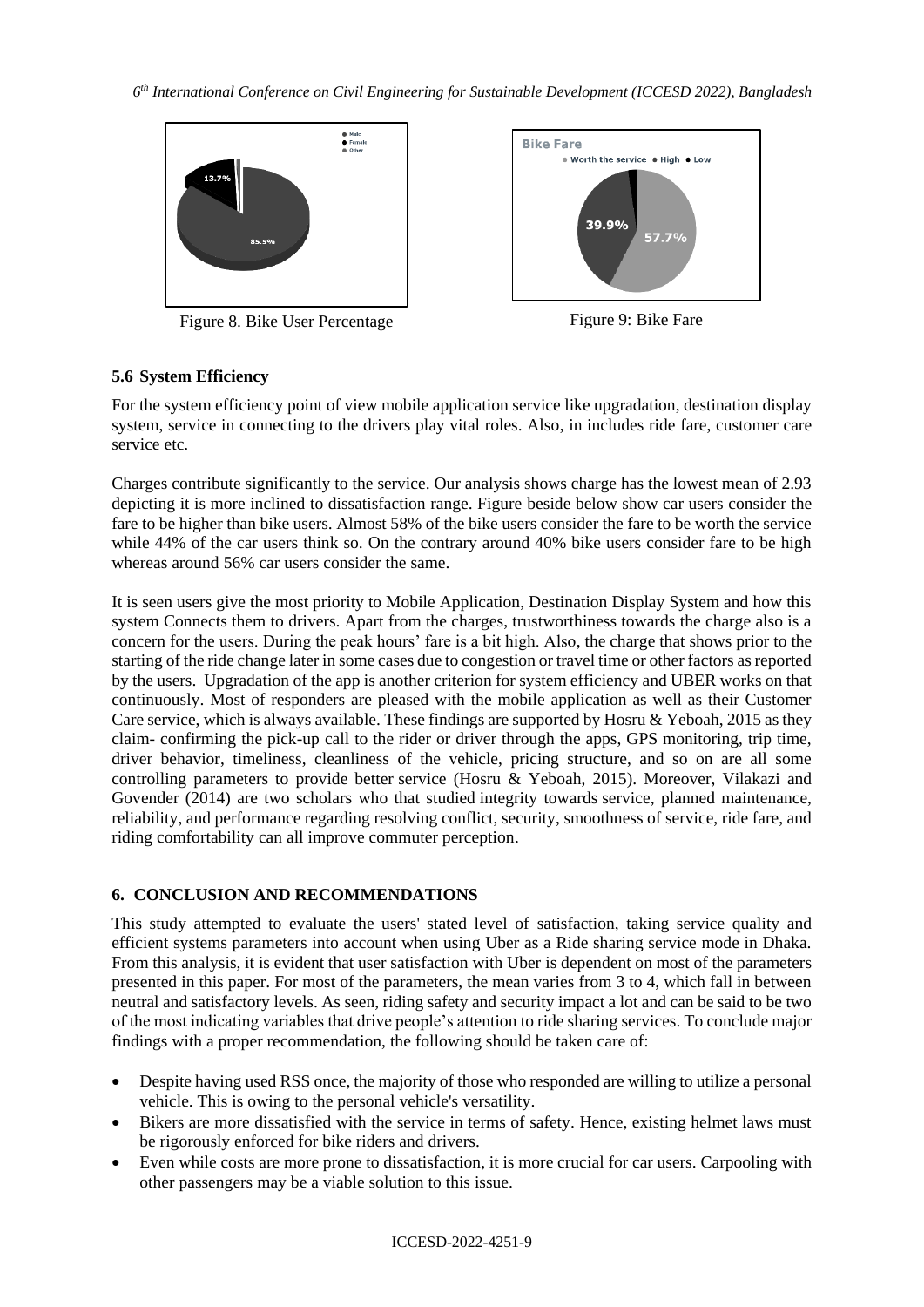*6 th International Conference on Civil Engineering for Sustainable Development (ICCESD 2022), Bangladesh*

- Users, particularly women, are hesitant to carpool for a variety of reasons, the most common of which is a lack of security. Furthermore, security is a major worry, particularly for car users. As stated by Benish Chaudhry et al. (2018), assisting the journey with a watchdog network, distress alarm, and live transmission might encourage more passengers to share the ride with others. As a consequence, the ride fare can be significantly reduced.
- Ride-sharing services in Bangladesh are governed by regulations enacted by the Bangladesh Road Transport Authority (BRTA 2017), but these are very rudimentary and do not cover all of the steps required to make the services sustainable.

This research can be further progressed by performing physical surveys. Due to COVID-19, it was not possible to do filed surveys and collect data manually. Moreover, by performing several models like SEM or different machine learning techniques will yield better result. Future research also could focus on some different directions such as impact of ride-sharing services on mode choice behaviour, congestion etc.

### **REFERENCES**

- Chan, N.D. and Shaheen, S.A., 2012. Ridesharing in North America: Past, present, and future. *Transport reviews*, *32*(1), pp.93-112.
- Agatz, N., Erera, A., Savelsbergh, M. and Wang, X., 2012. Optimization for dynamic ride-sharing: A review. *European Journal of Operational Research*, *223*(2), pp.295-303.
- Carmody, P., & Fortuin, A. (2019). "Ride-sharing", virtual capital and impacts on labor in Cape Town, South Africa. African Geographical Review, 38(3), 196-208.
- Eisenmeier, S. (2018). Ride-sharing platforms in developing countries: Effects and implications in Mexico City. Pathways for Prosperity Commission Background Paper Series, (3), 2019-09.
- Cai, H., Wang, X., Adriaens, P., & Xu, M. (2019). Environmental benefits of taxi ride sharing in Beijing. Energy, 174, 503-508
- Sadat, S. (2018, January 30). "What ride-sharing apps can teach us about accountability". Retrieved From: https://www.dhakatribune.com/opinion/op-ed/2018/01/30/ride-sharing-apps-can-teachusaccountability. [Accessed online on 8th August, 2018]
- Beer R, Brakewood C, Rahman S, Viscardi J. Qualitative Analysis of Ride-Hailing Regulations in Major American Cities. Transportation Research Record. 2017;2650(1):84-91. doi[:10.3141/2650-](https://doi.org/10.3141/2650-10) [10](https://doi.org/10.3141/2650-10)
- Ghosh, M. (2018). Customers' Expectations Meet Perceptions or Not: App-Based Ride-Sharing Services by Uber and Pathao in Dhaka City. ASA University Review, 12(2).
- Homburg, C., Müller, M., & Klarmann, M. (2011). When should the customer really be king? On the optimum level of salesperson customer orientation in sales encounters. Journal of Marketing, 75(2), 55–74.
- Dey, T., Saha, T., Salam, M. A., & Roy, S. K. (2019). Relationship between service quality and user satisfaction: an analysis of Ride-Sharing Services in Bangladesh based on SERVQUAL dimensions. *Journal of Noakhali Science and Technology University (JNSTU)*, *3*(1&2), 36-46.
- Pervaz, Shahrior & Rahman, Dr & Hasanat-E-Rabbi, Shahnewaz & Uddin, Md & Rahman, Mahbubur. (2020). A Review of Motorcycle Safety Situation in Bangladesh.
- Arbour-Nicitopoulos, K.; Faulkner, G.E.J.; Buliung, R.N.; Lay, J.; Stone, M. The school run: Exploring carpooling as an intervention option in the Greater Toronto and Hamilton Area (GTHA), Canada. Transp. Policy 2012, 21, 134–140.
- Delhomme, P.; Gheorghiu, A. Comparing French carpoolers and non-carpoolers: Which factors contribute the most to carpooling? Transp. Res. Part D Transp. Environ. 2016, 42, 1–15.
- Chaudhry, Benish & Yasar, Ansar-Ul-Haque & El-Amine, Samar & Shakshuki, Elhadi. (2018). Passenger Safety in Ride-Sharing Services. Procedia Computer Science. 130. 1044-1050. 10.1016/j.procs.2018.04.146.
- Olsson, L.E.; Maier, R.; Friman, M. Why do they ride with others? Meta-analysis of factors influencing travelers to carpool. Sustainability 2019, 11, 2414.